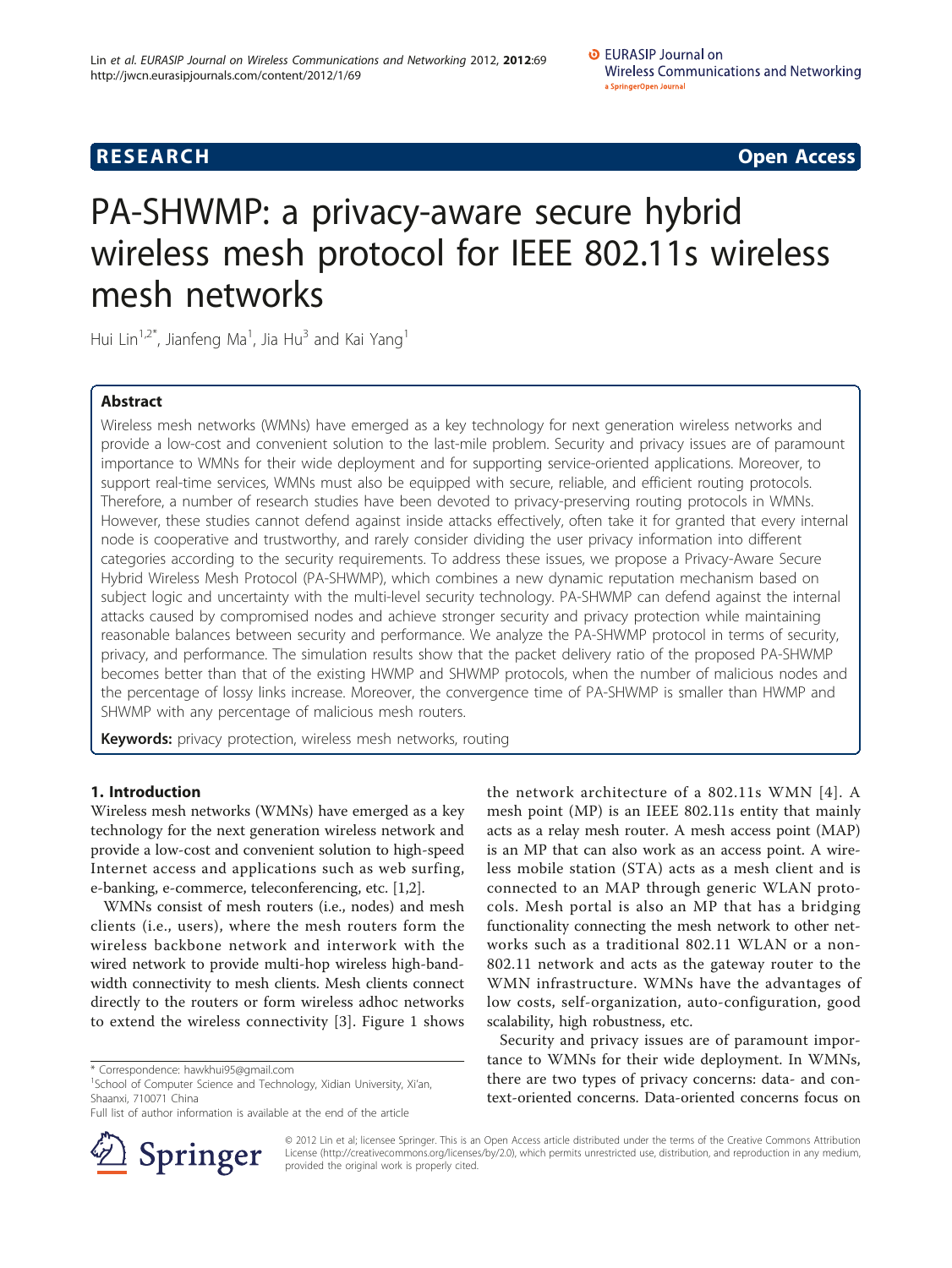<span id="page-1-0"></span>

protecting the privacy of data content collected from, or query posted to, a WMN. On the other hand, contextoriented concerns concentrate on protecting contextual information, such as the location and timing of traffic flows in a WMN [\[5\]](#page-15-0). Both privacy concerns may be violated by data and traffic analysis attacks. As illustrated in Figure 2, in data analysis attacks, a malicious mesh router decrypts data to compromise the payload being transmitted. In traffic analysis attacks, a third-party adversary eavesdrops the wirelessly transmitted data and tracks the traffic flow hop-by-hop [[5\]](#page-15-0).

Data- and context-oriented privacy concerns may both be threatened by external and internal adversaries. External adversary eavesdrops the data communication between mesh routers in a WMN. Internal adversary is a participating mesh router captured and manipulated by malicious entities to compromise private information. External adversary can be effectively defended against by the traditional cryptographic encryption and authentication techniques. As to internal adversary, since a participating mesh router is allowed to decrypt data legally, the traditional encryption and authentication techniques may no longer be effective.

To address the aforementioned privacy protection challenge and to support real-time applications and smooth delivery of broadband services, WMNs must also be equipped with secure, reliable, and efficient routing protocols. However, security in routing or forwarding functionality is not specified in 802.11s-based WMN. The study in [\[4](#page-15-0)] identifies that existing Hybrid Wireless Mesh

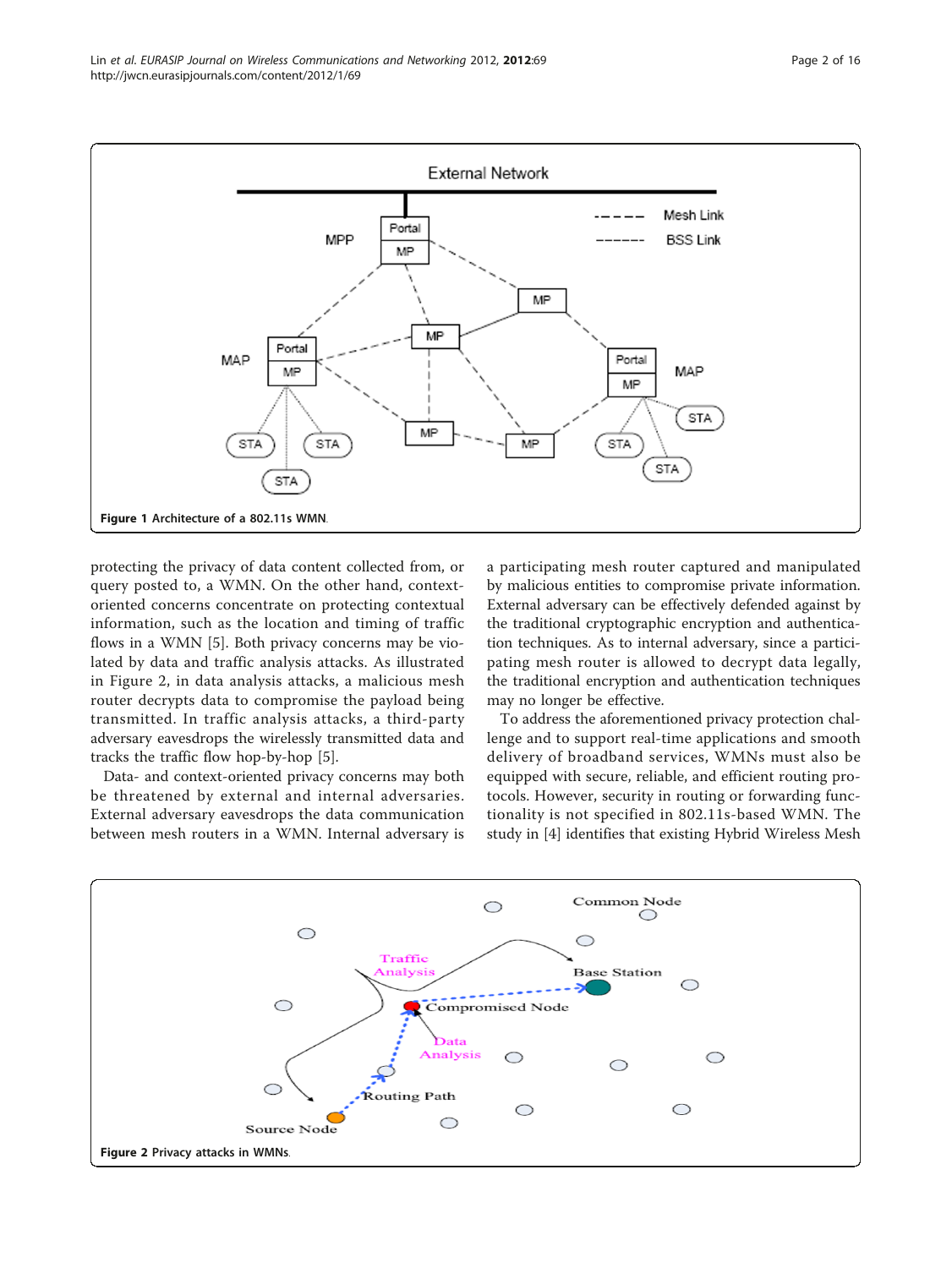Protocol (HWMP) is vulnerable to various types of routing attacks. The main reason is that the intermediate mesh routers need to modify routing messages before forwarding and re-broadcasting them. Furthermore, due to the intrinsically open and distributed nature, WMNs are subject to various attacks from inside [[3,](#page-14-0)[6\]](#page-15-0).

In this article, we propose a Privacy-Aware Secure Hybrid Wireless Mesh Protocol (PA-SHWMP), which combines a new dynamic reputation mechanism based on subject logic [\[7,8](#page-15-0)] and uncertainty [[9\]](#page-15-0) with multilevel security (MLS) technology [\[10,11\]](#page-15-0).

PA-SHWMP is an improvement of SHWMP introduced by Islam et al. [\[4\]](#page-15-0). SHWMP uses cryptographic extensions to provide authenticity and integrity to HWMP routing messages and prevents unauthorized manipulation of mutable fields in the routing information elements. However, SHWMP is vulnerable to the attacks launched by the internal legitimate mesh routers. First, it assumes that all internal mesh routers cooperate with each other without interrupting the operation of protocol. Second, SHWMP uses a hop-by-hop authentication mechanism to provide security of the routing messages. Each mesh router decrypts received packets and reencrypts them using its own key. In this scheme, the user privacy information is partly protected from eavesdroppers but known by mesh routers because of routing in the mesh backbone. Thus, an active attacker can compromise and control mesh routers to get the user privacy information. Different from SHWMP, PA-SHWMP relies on a hybrid usage of reputation mechanism built by subject logic and user privacy information classification mechanism according to MLS. By providing scalable security services to assure the authenticity, integrity, and secrecy of routing messages, PA-SHWMP can defend against the internal attacks caused by compromised mesh routers and achieve stronger security and privacy protection while maintaining reasonable balance between security and performance.

The rest of the article is organized as follows. We discuss a related study in Section 2. Introductions to subject logic and MLS are described in Section 3. Subsequently, the implementation of PA-SHWMP is given in Section 4. After that, the security and performance analysis are given in Section 5 and 6, respectively. Finally, we draw the concluding remarks in Section 7.

## 2. Related study

WMNs have become an important focus area of research owing to their promise in providing high-speed wireless connectivity everywhere and realizing numerous next-generation wireless services. Recently, research in WMNs has focused on developing high performance communication protocols. However, given the wireless and multi-hop nature of communication, WMNs are subject to a wide range of security and privacy threats.

Therefore, designing a secure, efficient, and privacyprotection routing protocol for WMNs is a big challenging task. So far, there has been tremendous research on secure routing for wireless networks such as adhoc networks or wireless sensor networks. However, they cannot provide specific security features for mesh networks and are still vulnerable to various types of routing attacks such as gray hole, route re-direction, spoofing, etc [[12](#page-15-0)].

Capkun et al. [[13](#page-15-0)] proposed a privacy-preserving scheme for hybrid adhoc networks, which are exactly WMNs. In the proposed scheme, each mobile node uses temporary public key pairs to establish pairwise secrets with its neighbors and the pairwise secrets in turn are used to build secure route. The scheme is unlikely to provide privacy protection for two reasons. First, some user privacy information has to be disclosed to access points, which makes malicious access point be able to track a specific mobile user. Second, within a time slot the pseudonyms of source and destination keep unchanged, so an adversary can link messages by them. Wu and Li [[14](#page-15-0)] introduced a new structure named as "Onion ring" for WMNs. The scheme uses "Onion encryption" in a ring structure to avoid an adversary to distinguish the source and the destination nodes and to identify the misbehaving mesh routers. However, how to anonymously build the ring in the first place is not mentioned and topology dynamics may make it inefficient. In [[15\]](#page-15-0), a penalty-based shortest path routing protocol is proposed to achieve well-maintained balance between network performance and traffic privacy preservation. The scheme is only designed to use multiple paths for data delivery so that an adversary who is only able to observe a fraction of the traffic cannot obtain any meaningful information [[3\]](#page-14-0). Samad and Makram [\[16](#page-15-0)] proposed a protected neighborhood-based trust mechanism in clustered WMNs. The mechanism is based on neighborhood trust to gain required security and identification privacy in a clustered WMN. However, some privacy information of users has to be disclosed to the relay mesh routers, which makes malicious mesh routers be able to get the privacy information. Ren et al. [[17](#page-15-0)] proposed PEACE, a novel privacyenhanced yet accountable security framework, tailored for WMNs. PEACE is presented as a suite of authentication and key agreement protocols built upon short group signature variation. However, PEACE only secures the network from external attacks and takes it for granted that every internal node is cooperative and trustworthy. Sen [\[18](#page-15-0)] presented an efficient and reliable routing protocol that also provides user anonymity in WMNs. By robust estimation wireless link quality and the available bandwidth in the wireless route and exploiting the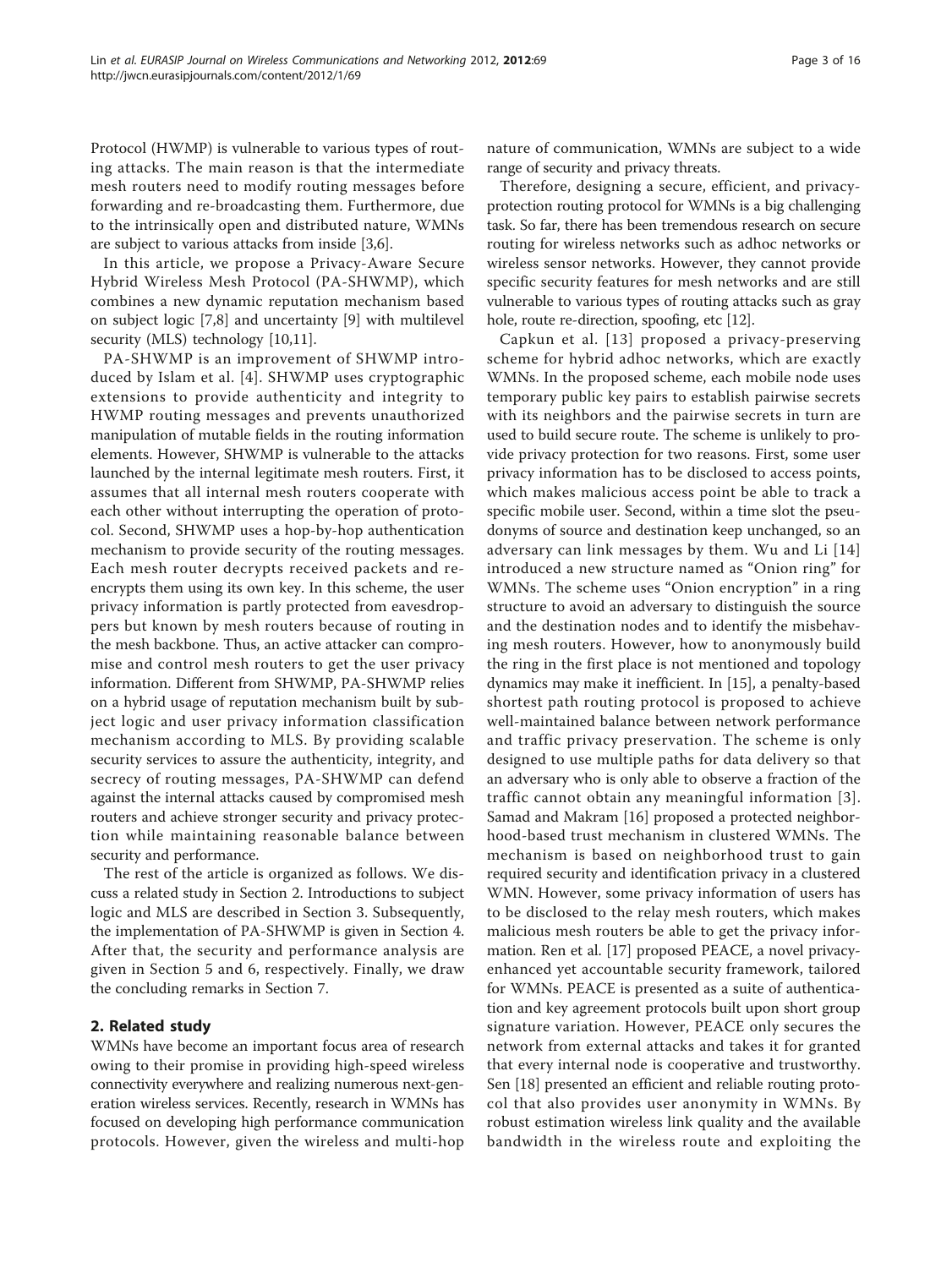benefits of using multi-point relays and circular routing technique, the protocol is able to sustain a high level of throughput with a low control overhead. The user privacy is protected by using a novel anonymized authentication protocol. However, the proposed routing protocol cannot defend against inside attacks, in which two malicious nodes advertise in such a way as if they have a very

reliable link between them. From the analysis above, it can be summarized that the aforementioned work cannot effectively solve the privacy-related security problem of WMNs. What's more, the intrinsically open and distributed nature of WMNs raise some new privacy security challenges caused by inside attacks, which are neglected by the previous studies.

### 3. Preliminaries

This section briefly describes subject logic and MLS used in PA-SHWMP.

#### 3.1. Subject logic

Most of the routing protocols in WMNs assume that mesh routers are cooperative and trustworthy. In fact, some routers in WMNs behave maliciously by eavesdropping and decrypting the wirelessly transmitted data, which will cause a great threat on user's privacy and can lead to devastating consequences. Also, they behave selfishly by dropping packets originating from other mesh routers and only forwarding its own packets, to increase their share of available bandwidth. Consequently, it is necessary to develop some mechanisms to detect and isolate selfish and malicious nodes.

Reputation scheme is one of the techniques adopted to detect and isolate selfish and malicious nodes in WMNs. In reputation-based schemes, a node's behavior is measured by its neighbors using a watchdog mechanism [[9\]](#page-15-0). However, cooperative nodes sometimes are perceived as being selfish or malicious due to unreliable transmission in wireless networks. To deal with this issue, Jøsang et al. [[19\]](#page-15-0) proposed a method based on subjective logic for discovering trust networks between specific parties and Kane and Browne [[7](#page-15-0)] successfully transplanted and applied subjective logic to a wireless network environment.

Derived from the Dempster-Shafer theory [[20\]](#page-15-0) and with the ability to explicitly represent and manage a node's uncertainty, subjective logic emerges as an attractive tool for handling trust relationships in WMNs. Subjective logic represents a specific belief calculus that uses a belief metric called opinion to express subjective beliefs. In subjective logic [[7,8](#page-15-0)], each opinion is denoted by a 4-tuple  $\omega_{xy} = (b_{xy}, d_{xy}, u_{xy}, a_{xy})$ , where  $b_{xy}$  represents node x's belief in node y,  $d_{x:y}$  represents node x's disbelief in node *y*,  $u_{x:y}$  represents node *x*'s uncertainty in node *y*, and the base rate  $a_{xx}$  represents node *x*'s willingness to believe node  $y$ , which determines how uncertainty is viewed as belief when the opinion is used. They satisfy the following conditions:

$$
\begin{cases}\n b_{x:y} + d_{x:y} + u_{x:y} = 1.0 \\
 b_{x:y}, d_{x:y}, u_{x:y}, d_{x:y} \in [0.0, 1.0]\n\end{cases}
$$
\n(1)

The opinion space can be mapped into the interior of an isosceles triangle, where, for an opinion  $\omega_x = (b_x, d_x, u_x,$  $a_x$ ), the three parameters  $b_x$ ,  $d_x$ , and  $u_x$  determine the position of the vertices accordingly. Figure [3](#page-4-0) illustrates an example where the opinion about a proposition  $x$  from a binary state space with the value  $\omega_x = (0.7, 0.1, 0.2, 0.5)$ [[7\]](#page-15-0).

Belief and disbelief can be calculated by the collected evidence. The uncertainty reflects the confidence in node  $x$ 's knowledge on node  $y$ ; an uncertainty of 1.0 represents that a node has no basis for any conclusions. The base rate represents node  $x$ 's willingness to believe node  $y$ , which determines how uncertainty is viewed as belief when the opinion is used. When an opinion is used in a decision, it is projected onto the belief/disbelief axis through its expectation  $E(\omega_{x:y}) = b_{x:y} + a_{x:y}u_{x:y}$ . A base rate of 0.0 causes uncertainty viewed as disbelief, while a base rate of 1.0 causes uncertainty viewed as belief. A base rate of 0.5 causes uncertainty viewed positively as actual belief.

In this article, we will use a base rate of 0.5, so that unknown nodes are by default assigned a median level of trust. For example, if an opinion is (0.6, 0.2, 0.2, 0.5), its expectation can be calculated as  $E(\omega_{x:y}) = b_{x:y} + a_{x:y}u_{x:y}$  $= 0.6 + 0.5 * 0.2 = 0.7$ . An entirely uncertain opinion, (0.0, 0.0, 1.0,  $a_x$ ) will always have an expectation equal to the base rate, as  $E(\omega_{x:y}) = b_{x:y} + a_{x:y}u_{x:y} = 0.0 + 1.0^* a_{x:y} = a_{x:y}$ . The base rate then becomes the default opinion for unknown nodes.

#### 3.2. MLS

In Defense Information System Agency (DISA), MLS is defined as a security system containing information with different security levels (SLs) and permits for simultaneous access by users. MLS systems are considered as one of the most secured systems, since it has overcome the operational limitations imposed by system-level operations. MLS includes five rules as follows [\[10\]](#page-15-0).

• An information system can store information about different classifications.

• Users may have different authorizations and need to know the permits to process information.

• Users cannot access information for which they do not have authorization, or do not need to know.

• A subject can read from an object only if the subject's SL is not lower than the object's SL.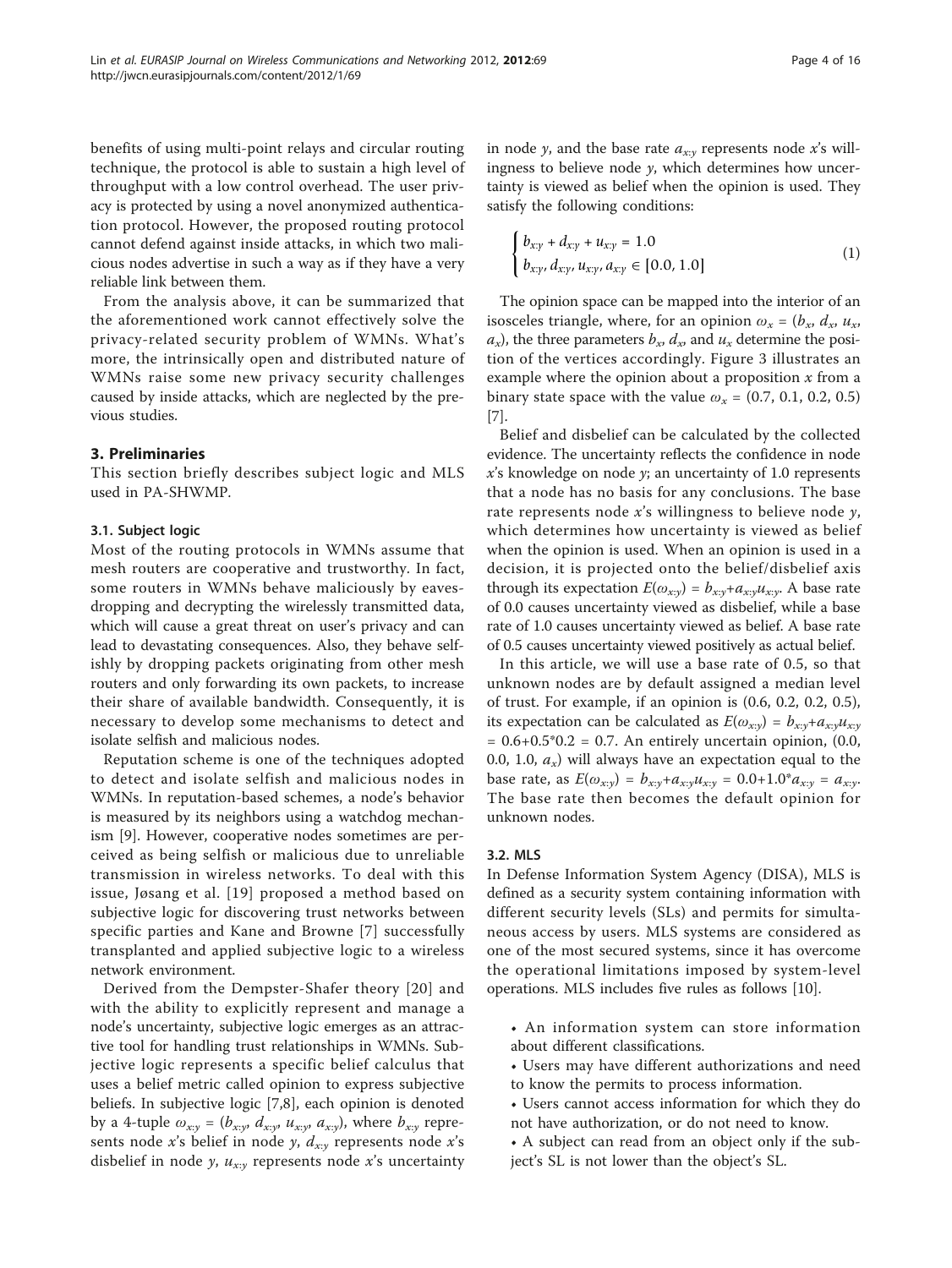<span id="page-4-0"></span>

• A subject can write to an object only if the subject's SL is not higher than the object's SL.

MLS is applied in various fields including operating system, database management system, network, as well as transaction processing and web server. In sum, the advantages of MLS systems include five aspects as follows [\[21,22\]](#page-15-0).

(1) It allows users at each SL to receive appropriate information.

- (2) It protects data from malicious user.
- (3) It processes data in secure and appropriate ways.
- (4) It delivers data to the correct receiver without
- revealing any sensitive information.
- (5) It improves system efficiency.

An example of multilevel secure routing is shown in Figure [4.](#page-5-0) Source S initiates a packet that is destined to D and its SL is Second. The packet will be transmitted following path 1, since only the mesh routers whose SLs are equal to or higher than the SL of the packet are allowed to participate in route discovery. On the other hand, if the packet is classified as Fourth, it will be sent through path 2, because the mesh routers on path 2 meet the security requirement with shorter distance. Therefore, packets transmission is not only secure, but also has various degrees of sensitivity. Hence, the scheme is able to provide communication that can handle the concept of security classifications.

#### 4. The PA-SHWMP protocol

In this section, we present our privacy-aware secure routing protocol PA-SHWMP, which aims to provide

privacy protection for WMNs. PA-SHWMP is based on the current draft version D3.02 [[23\]](#page-15-0) of IEEE 802.11s that introduces the concept of embedded routing in layer-2 named HWMP, which is a hybrid protocol because it has combined the flavor of reactive and proactive routing strategy by employing both ondemand path selection mode and proactive tree building mode. On-demand mode allows two MPs to communicate using peer-to-peer paths. On the other hand, proactive tree building mode can be an efficient choice for nodes in a fixed network topology. In HWMP, both ondemand and proactive modes can be used simultaneously. Figure [5\[](#page-5-0)[4\]](#page-15-0) shows the principle of these two modes.

In PA-SHWMP, the user privacy information is divided into different categories according to the security requirements, which are diverse for different information to be transmitted under various circumstances, or with assorted available resources. Thus, it is able to provide balance between security and performance. To achieve the above purpose, a new field, SL as the indicator of security requirements, is added into the routing header to handle the security classifications for packets.

Routing process is to find the path from source to destination on which all the mesh routers meet the security requirements. Besides, to protect routing packets and user privacy information against attacks launched by the internal legitimate mesh routers, the protocol offers a subjective logic-based reputation mechanism for each mesh router to decide whether to provide services for incoming packets by querying the sender's reputation through their common neighbors and computing the expectation to estimate whether it is trustworthy or not.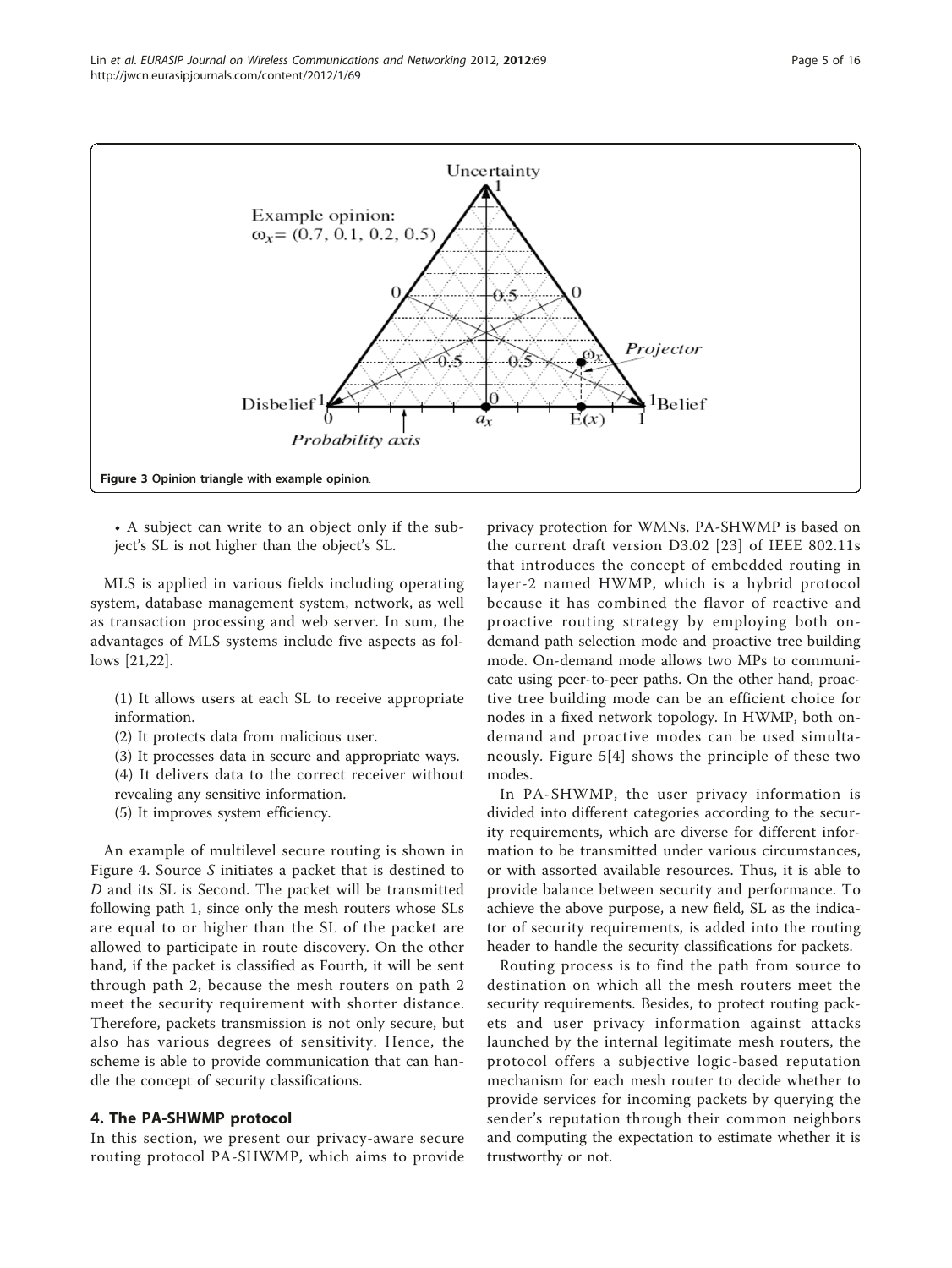<span id="page-5-0"></span>

The proposed scheme has made the following assumptions [[22](#page-15-0)]:

1. All the packets exchanged through the network must have an SL which indicates the security requirements of the requested route.

2. All mesh routers must have an SL. The mesh router with a particular SL must only be allowed to transmit packets at the same level or a lower level.

3. The source may be any one of the participating mesh routers but can only send a packet with SL not higher than the SL of the source. This requirement can avoid bottleneck caused by mesh routers at lower SLs over-classify their packets with higher SL.

4. Each level is supplied with corresponding weight security services to assure the authenticity, integrity, and confidentiality of routing packets.

PA-SHWMP consists of the following three phases:

- security classification and reputation computation;
- packet authentication;
- routing confidentiality.

It is the combination of above mechanisms that provides expected security and efficiency during route discovery and maintenance. The details of PA-SHWMP are described next.

## 4.1. Subjective logic-based reputation scheme

In this article, we propose a novel reputation scheme which incorporates uncertainty-based subjective logic into the reputation computing. Also, in order to differentiate between intentional packet drop and packet drop

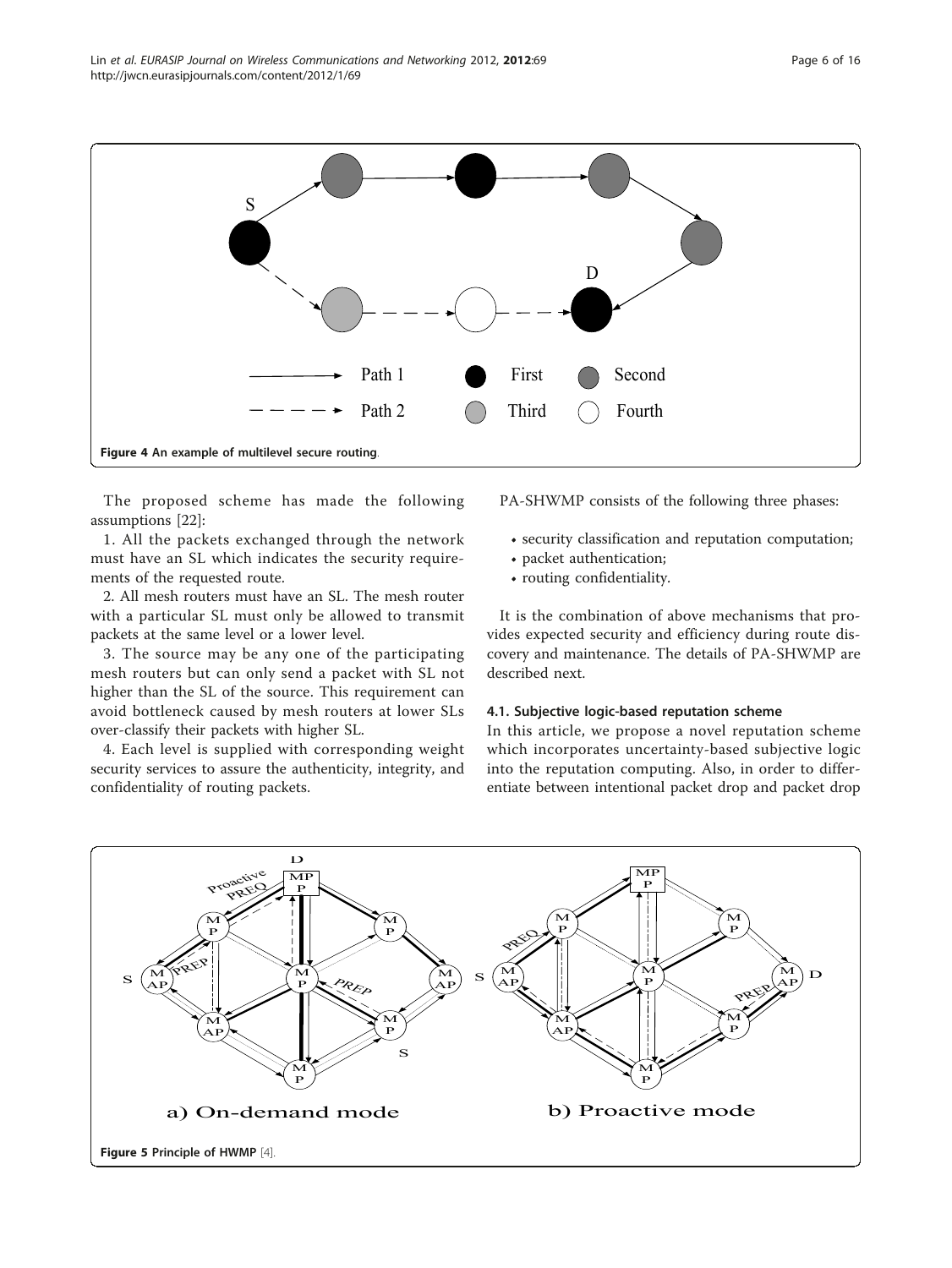due to poor link quality, we integrate link quality into the proposed scheme.

The contributions of this novel reputation scheme are (1) it incorporates uncertainty-based subjective logic into the reputation computation, and detects the existing selfish and malicious mesh routers in the network. (2) It assigns the corresponding weight factor to each of the opinions from recommenders, which makes the final recommendation results more accurate. (3) It has a reconfirmation procedure for selfish and malicious mesh routers, which decreases the false positive rate and improves the network performance. (4) It makes use of link quality metric to differentiate between intentional packet drop and packet drop due to poor link quality.

(1) Quality of wireless links computation

In our scheme, we use the EAR [[24](#page-15-0)] technique for estimating the quality of wireless links by the equation given as:

$$
d_i = (1 - \alpha) \times d_{i-1} + \alpha \times N_s / N_T \tag{2}
$$

where  $d_i$  is the smoothed delivery ratio,  $\alpha$  is the smoothed constant,  $0 < \alpha < 1$ ,  $N_s$  is the number of successful transmissions during the measurement period of the *i*th cycle,  $N_T$  is the total number of transmissions during the measurement period of the ith cycle.

All the calculations in our scheme are performed in time domain. In order to facilitate the analysis and description, we do not announce it again in the following sections.

- (2) Reputation computation
- (1) Direct opinion

In WMNs, nodes  $x$  and  $y$  are two neighboring nodes, the final opinion of  $x$  to  $y$   $\omega_{\textit{xy}}^{\textit{final}}$  includes two components. One is the direct opinion  $\omega_{\text{xy}}^{\text{dir}},$  the other is the testimonies from other nodes, e.g., the recommended opinions  $\omega_{x:y}^{\text{rec}}$ .

The direct opinion of nodes  $x$  to  $y$  $\omega_{x;y}^{\text{dir}} = (b_{x;y}^{\text{dir}}, d_{x;y}^{\text{dir}}, u_{x;y}^{\text{dir}}, a_{x;y}^{\text{dir}})$  is stored in x' local reputation table. Following the direct interaction history, node  $x$  computes  $b_{xy}^{\text{dir}}, d_{xy}^{\text{dir}},$  and  $u_{xy}^{\text{dir}}$ . In a measurement period, we let  $T<sub>x</sub>(y)$  be the total number of packets node x has transmitted to node y for forwarding,  $S_x(y)$  denotes the number of packets node *y* has successfully forwarded and  $F_x(y)$  be the number of packets node  $y$  has not forwarded. The link quality between nodes x and y is  $LQ(x, y)$ , which can be calculated by (2). Then, we have the following equation:

$$
\begin{cases}\n b_{xy}^{\text{dir}} = S_x(\gamma) / (T_x(\gamma) * LQ(x, \gamma)) \\
 d_{xy}^{\text{dir}} = F_x(\gamma) / (T_x(\gamma) * LQ(x, \gamma)) \\
 u_{xy}^{\text{dir}} = 1.0 - b_{xy} - d_{xy}\n\end{cases}
$$
\n(3)

Each node has its direct opinion on others. For an entirely unknown node or a new node, the default opinion assigned by its neighbors is (0.0, 0.0, 1.0, a).

We classify interactions among nodes into positive interaction, negative interaction, and uncertain interaction. Each positive or negative interaction increases the rating of node's knowledge or decreases uncertainty. The parameter  $\delta \in [0.0, 1.0]$  determines how much a rating change after an individual interaction between nodes. In the following formulae, we omit the subscript  $x: y$  from each 4-tuple opinion. The direct opinions stored in node x's local reputation table are updated through the following formulae [\[7,8](#page-15-0)]:

This updated mechanism ensures that the direct opinion  $\omega_{xy}^{\text{dir}} = (b_{xy}^{\text{dir}}, d_{xy}^{\text{dir}}, u_{xy}^{\text{dir}}, d_{xy}^{\text{dir}})$  can be updated in real time by providing a more precise  $\omega_{xy}^{\text{dir}}$  for calculation of  $\omega_{\text{xy}}^{\text{final}}$ ; meanwhile, with the increasing of the number of interactions, the uncertainty value will decrease to zero. All these can improve the accuracy of isolating untrustworthy nodes.

(2) Recommended opinions

When the direct opinion  $\omega_{\text{xy}}^{\text{dir}}$  is not enough for node x to make a decision about node  $y$ , node x solicits the recommended opinions from their common neighbor nodes, the neighbor nodes transmit their direct opinions on node  $y$  as the recommended opinions to node  $x$ . Suppose that node x receives a number of  $n$  subjective opinions, known as recommended opinions. Let R represent the set of recommenders, for each recommender  $i \in R$ , we allocate an appropriate weight  $f_i$  to each recommended opinion. The weight  $f_i$  is computed as follows:

$$
\begin{cases}\nf_i = E(\omega_{x:i}) / \sum_{k \in R} E(\omega_{x:k}) \\
E(\omega_{x:i}) = b_{x:i} + a_{x:i}u_{x:i}\n\end{cases} (4)
$$

Where  $E(\omega_{x:i})$  represents x's belief on *i*. The larger E  $(\omega_{x:i})$  will make bigger impact on the reputation computation result. For those untrustworthy nodes, their expectations are very small, so their recommending opinions will have little impacts on the reputation computation result, which prevents retaliations or badmouth from occurring after untrustworthy nodes are rejected.

Recall that the truster  $x$  may get recommendations about the trustee  $y$  from many different recommenders. Then,  $x$ 's belief on the recommendation about  $y$  is the average of the belief values of all recommendations and x's disbelief is the average of the disbelief values of the recommendations. The same is true for  $x$ 's uncertainty about the recommendations. Therefore, if there are a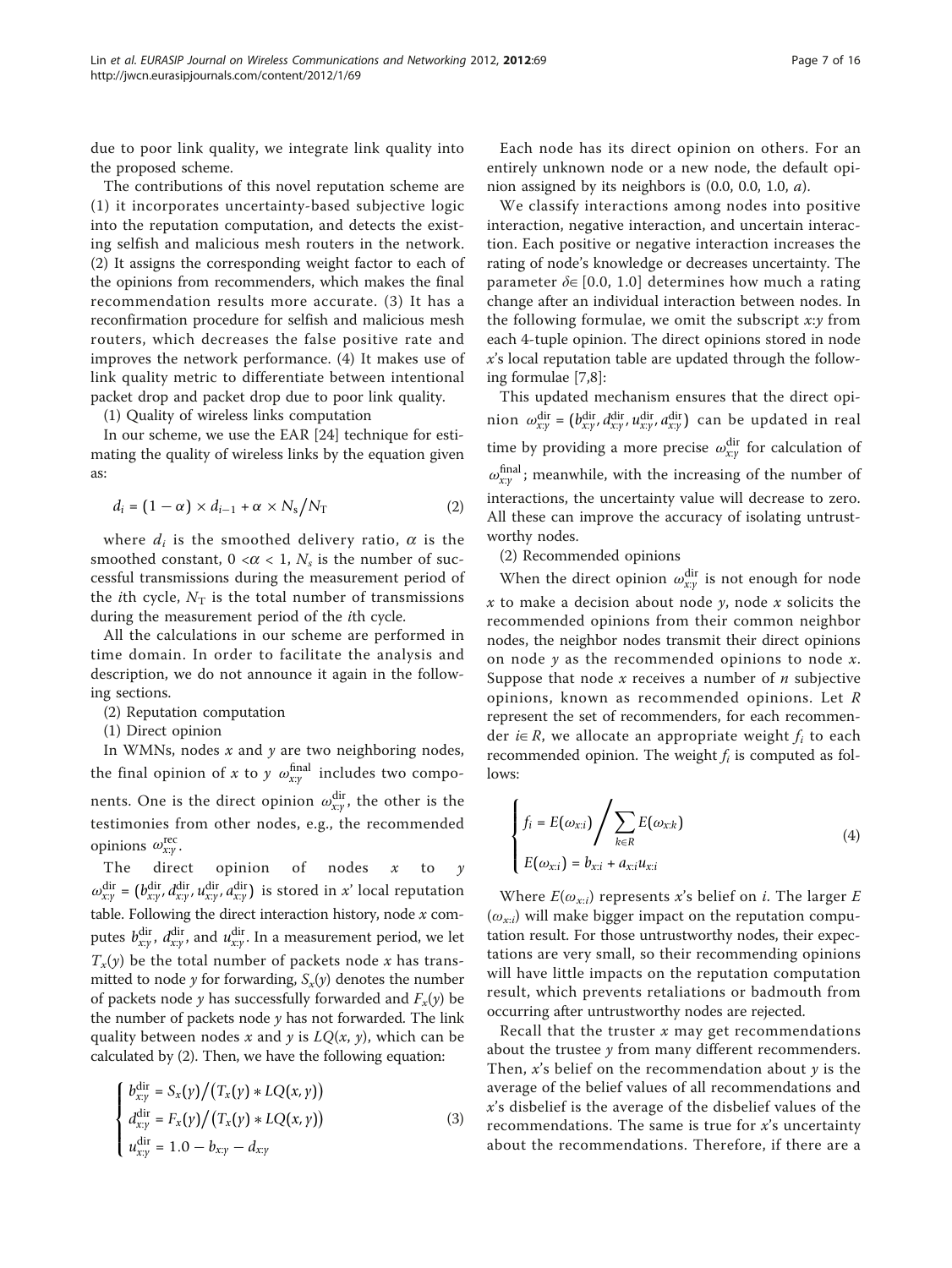Page 8 of 16

<span id="page-7-0"></span>(Continued)

| If the interaction is a positive interaction,                                 | If the interaction is an uncertain interaction                                                            |
|-------------------------------------------------------------------------------|-----------------------------------------------------------------------------------------------------------|
| If $u \geq \delta$ , then                                                     | If b, $d \ge \delta/2$ , then                                                                             |
|                                                                               |                                                                                                           |
| $\begin{cases} b = b + \delta \\ u = u - \delta \end{cases}$                  | $\left\{ \begin{aligned} b &= b - \delta/2 \\ d &= d - \delta/2 \\ u &= u + \delta \end{aligned} \right.$ |
|                                                                               |                                                                                                           |
|                                                                               |                                                                                                           |
| Else                                                                          | Else if $b < \delta/2$ and $d \ge \delta/2$ , then                                                        |
|                                                                               |                                                                                                           |
| $\begin{cases} b = b + \delta \\ d = d - (\delta - u) \\ u = 0.0 \end{cases}$ | $d = d - (\delta - b)$<br>$u = u + \delta$                                                                |
|                                                                               |                                                                                                           |
| If the interaction is a negative interaction,                                 | Else if $b \ge \delta/2$ and $d < \delta/2$ , then                                                        |
| If $u \geq \delta$ , then                                                     |                                                                                                           |
| $\begin{cases} d = d + \delta \\ u = u - \delta \end{cases}$                  | $\begin{cases} b = b - (\delta - d) \\ d = 0.0 \\ u = u + \delta \end{cases}$                             |
|                                                                               |                                                                                                           |
|                                                                               |                                                                                                           |
| Else                                                                          | Else if b, $d < \delta/2$ , then                                                                          |
|                                                                               |                                                                                                           |
| $\begin{cases} b = b - (\delta - u) \\ d = d + \delta \\ u = 0.0 \end{cases}$ | $d = 0.0$<br>$d = 0.0$<br>$u = 1.0$                                                                       |
|                                                                               |                                                                                                           |
|                                                                               |                                                                                                           |

group of  $n$  recommenders then the opinion  $\omega_{xy}^{\text{rec}} = (b_{xy}^{\text{rec}}, d_{xy}^{\text{rec}}, u_{xy}^{\text{rec}}, d_{xy}^{\text{rec}})$  is computed as

$$
\begin{cases}\nb_{xy}^{\text{rec}} = \sum_{k=1, k \in R}^{n} f_k \cdot b_{kxy}^{\text{dir}} / n \\
d_{xy}^{\text{rec}} = \sum_{k=1, k \in R}^{n} f_k \cdot d_{ky}^{\text{dir}} / n \\
u_{xy}^{\text{rec}} = \sum_{k=1, k \in R}^{n} f_k \cdot u_{kxy}^{\text{dir}} / n \\
a_{xy}^{\text{rec}} = \sum_{k=1, k \in R}^{n} f_k \cdot a_{ky}^{\text{dir}} / n\n\end{cases} \tag{5}
$$

(3) Final opinion

After getting the direct opinion  $\omega_{xy}^{\text{dir}}$  and the recommended opinion  $\omega_{\mathit{xxy}}^{\rm rec}$ , *<sup>x</sup>*:*<sup>y</sup>* , a final opinion  $\omega_{xy}^{\text{final}} = (b_{xy}^{\text{final}}, d_{xy}^{\text{final}}, u_{xy}^{\text{final}}, d_{xy}^{\text{final}})$  is calculated as [[8\]](#page-15-0)

$$
\begin{cases}\nb_{xy}^{\text{final}} = \left(b_{xy}^{\text{dir}} \cdot u_{xy}^{\text{rec}} + b_{xy}^{\text{rec}} \cdot u_{xy}^{\text{dir}}\right) / \left(u_{xy}^{\text{dir}} + u_{xy}^{\text{rec}} - u_{xy}^{\text{dir}} \cdot u_{xy}^{\text{rec}}\right) \\
d_{xy}^{\text{final}} = \left(d_{xy}^{\text{dir}} \cdot u_{xy}^{\text{rec}} + d_{xy}^{\text{rec}} \cdot u_{xy}^{\text{dir}}\right) / \left(u_{xy}^{\text{dir}} + u_{xy}^{\text{rec}} - u_{xy}^{\text{dir}} \cdot u_{xy}^{\text{rec}}\right) \\
u_{xy}^{\text{final}} = \left(u_{xy}^{\text{dir}} \cdot u_{xy}^{\text{rec}}\right) / \left(u_{xy}^{\text{dir}} + u_{xy}^{\text{rec}} - u_{xy}^{\text{dir}} \cdot u_{xy}^{\text{rec}}\right) \\
d_{xy}^{\text{final}} = a\n\end{cases}
$$
\n(6)

When both the direct opinion  $\omega_{\text{xy}}^{\text{dir}}$  and the recommended opinion  $\omega^\mathrm{rec}_{\mathrm{xy}}$  are determined, and the denominator  $(u_{x:y}^{\text{dir}} + u_{x:y}^{\text{rec}} - u_{x:y}^{\text{dir}} \cdot u_{x:y}^{\text{rec}})$  in (6) is zero, we compute the final opinion  $\omega_{x:y}^{\text{final}}$  by (7)

$$
\begin{cases}\nb_{xy}^{\text{final}} = \beta \cdot b_{xy}^{\text{dir}} + (1 - \beta) \cdot b_{xy}^{\text{rec}} \\
d_{xy}^{\text{final}} = \beta \cdot d_{xy}^{\text{dir}} + (1 - \beta) \cdot d_{xy}^{\text{rec}} \\
u_{xy}^{\text{final}} = 0 \\
a_{xy}^{\text{final}} = a\n\end{cases} \tag{7}
$$

where  $\beta$  is a weight, which determines how much the direct opinion  $\omega_{xy}^{\text{dir}}$  impacts on the final opinion  $\omega_{xy}^{\text{final}}$ .

#### 4.2. Initialization

In PA-SHWMP, a trusted identity manager is pre-loaded, while every participating mesh router pre-loads an identity table. The identity table provides information about peering mesh routers in the network. Each entry of the table describes the identity of a specific mesh router by binding the following information together with the mesh router: IP address, SL, public key, and valid time period. Moreover, the mesh routers at higher SL have keys related to its own level and all the lower levels. The trusted identity manager has to reflect the current bindings of mesh routers in the WMNs, and mesh routers need to contact the identity manager when the service is available to keep the freshness and correctness of the identity table. Also, according to aforementioned assumptions, each mesh router participating in the protocol must be assigned a certain SL based on its hierarchic ranking or the role it plays in WMNs.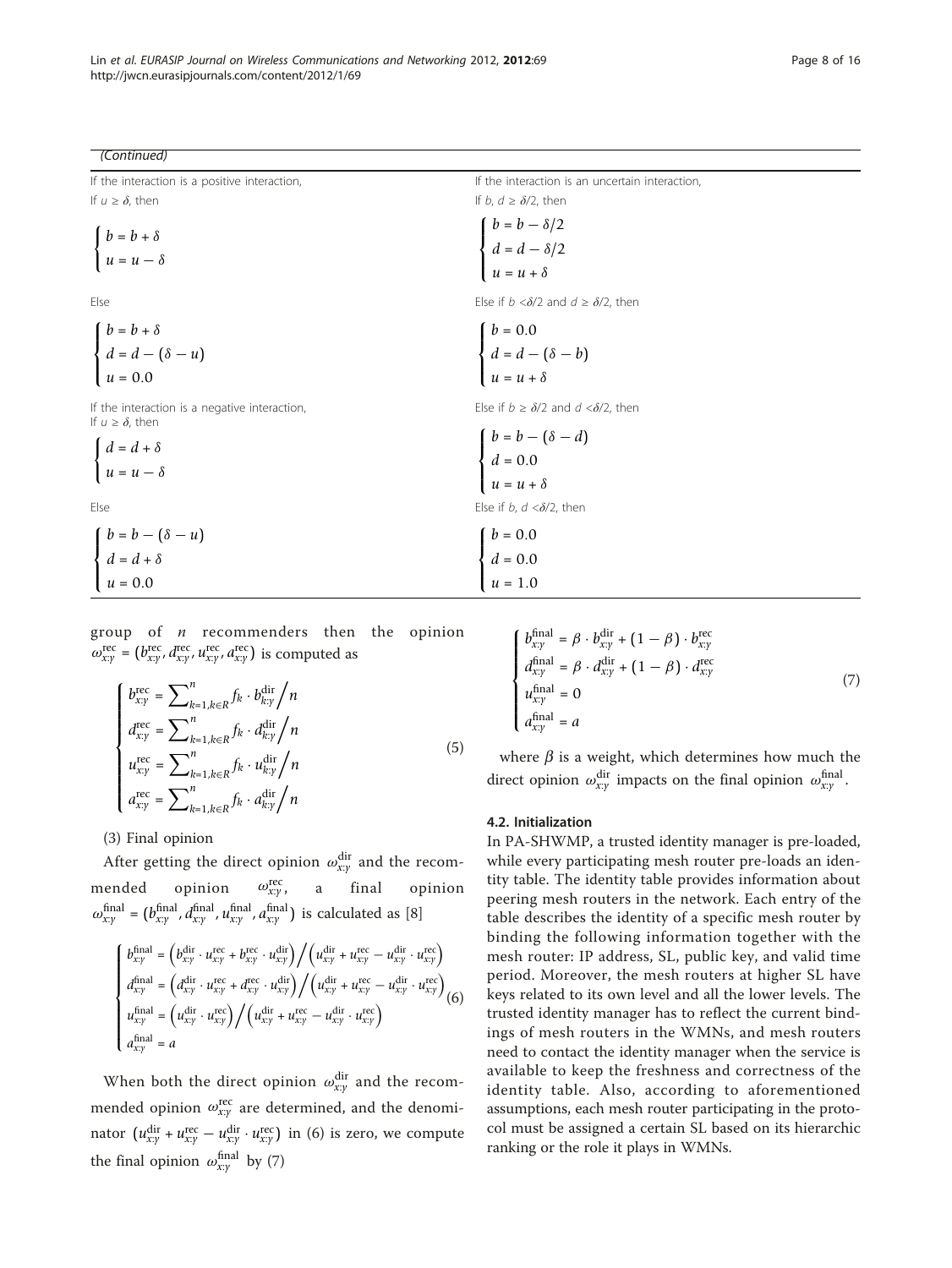Appropriate mechanisms should be applied to guarantee the secure communications between mesh routers and the security manager. However, it is not our concern in this article.

#### 4.3. Path selection

Prior to communicate with another mesh router in the network, the source constructs a message and labels it with an SL which indicates the security requirements on the requested route. The protocol checks whether the SL satisfies the condition of assumption 3. If not, the source must modify the SL and broadcast a PREQ (path request) packet to its neighbors.

Then, when a mesh router  $\gamma$  requests one of its neighbors  $x$  for some service, the proposed novel reputation scheme is carried out to decide whether to provide the service. Let  $\gamma \in [0.0, 1.0]$  be a threshold, if the expectation  $E(\omega_{x,y})$  is larger than  $\gamma$ , y will be considered as a cooperative mesh router and the service request will be granted by  $x$ . The detail of the decision mechanism is described as follows.

1. y sends a Path\_Request message to one of its neighbors x.

2. After receiving Path\_Request successfully, x performs different formulae according to its type. If  $x$  is trustworthy, it performs formula (I); if  $x$  is untrustworthy, it performs formula (II).

Formula (I):

(1) *x* retrieves its direct opinion  $\omega_{xy}^{\text{dir}}$  from its local reputation table and calculates the expectation  $E(\omega_{x:y}^{\text{dir}})$ .

(2) If  $E(\omega_{xy}^{\text{dir}}) \ge \gamma$ , *x* sends an *Accept* message to  $y$  and provides the requested service, and  $y$ records a positive interaction with  $x$ ; else,  $x$ invokes the reputation query procedure.

(a)  $x$  broadcasts a *Reputation\_Query* to the common neighbor nodes with  $y$  for the their recommending opinions on  $y$  and waits for a time interval T.

(b) Any node *k* whose uncertainty  $u_{k; y}^{\text{dir}}$  of its direct opinion is less than 1.0 sends its direct opinion  $\omega_{k:\gamma}^{\text{dir}}$  to *x*.

(c) After the time interval  $T$ ,  $x$  weights each received recommended opinions using (4), integrates them into a recommended opinion  $\omega^\mathrm{rec}_{\mathrm{x};y}$ using (5), and combines the direct opinion  $\omega_{\text{x};y}^{\text{dir}}$ with the recommended opinion  $\omega_{xy}^{\text{rec}}$  using (6) or (7). Finally, *x* obtains the final opinion  $\omega_{\mathbf{x}:\mathbf{y}}^{\text{final}}$ .

(d) After obtaining the final opinion  $\omega_{xy}^{\text{final}}$ , *x* calculates its expectation  $E(\omega_{x:y}^{\text{final}})$ . If  $E(\omega_{x:y}^{\text{final}}) \ge \gamma$ ,  $x$  sends an *Accept* message to  $y$  and provides the requested service, and  $y$  records a positive interaction with  $x$ ; otherwise,  $x$  sends a Refuse message to  $y$ , and  $y$  records a negative interaction with x.

Formula (II):

Let  $\theta \in [0.0, 1.0]$  be the probability that an untrustworthy mesh router cooperates in an attempt to hide its untrustworthy intent. When  $x$  receives a request message from  $y$ , then  $x$  flips a coin weighted by probability θ.

> (a) If the coin flip indicates to cooperate,  $x$  sends an  $Accept$  message to  $y$  and provides the requested service, and  $\gamma$  records a positive interaction with x.

> (b) If the coin flip indicates not to cooperate,  $x$ refuses to provide service to  $y$ , and  $y$  records a negative interaction with x.

3. If the expectation of a mesh router  $\gamma$ ,  $E(\omega_{\nu}) < \gamma$ ,  $\gamma$ is perceived as untrustworthy. It is temporarily excluded from the network so that it is put into a probation state and can be forced to cooperate. Initially the probation period is  $T$ , which is the same as the period of reputation query. At the end of  $T$ ,  $y$  is given another chance to calculate its expectation E  $(\omega_y)$ , if  $E(\omega_y)$  is still less than  $\gamma$ , then y is put into another probation state for a longer period (2T). Therefore, the probation period of an untrustworthy mesh router is doubled on every subsequent offence until it reaches a maximum value  $T_{\text{max}}$ , then it is permanently excluded from the network.

So far, the overall workflow of our proposed scheme is completed. Untrustworthy wireless mesh routers in WMNs are detected and isolated.

Finally, the intermediate trustworthy mesh routers compare the value of SL from received PREQ with their own SL's. If the SL of an intermediate mesh router does not meet the requirements of the SL in the original PREQ, it cannot participate in the route discovery and has to drop the PREQ. In other words, only mesh routers with higher SL can be used as a relay mesh router by mesh routers with lower SL, but not vise versa. Each mesh router can only retrieve parts of users' private information within the limit of its own SL. Without being exposed the entire user's identity when nonessential information is disclosed, the security of a user will not be threatened. The user remains a certain level of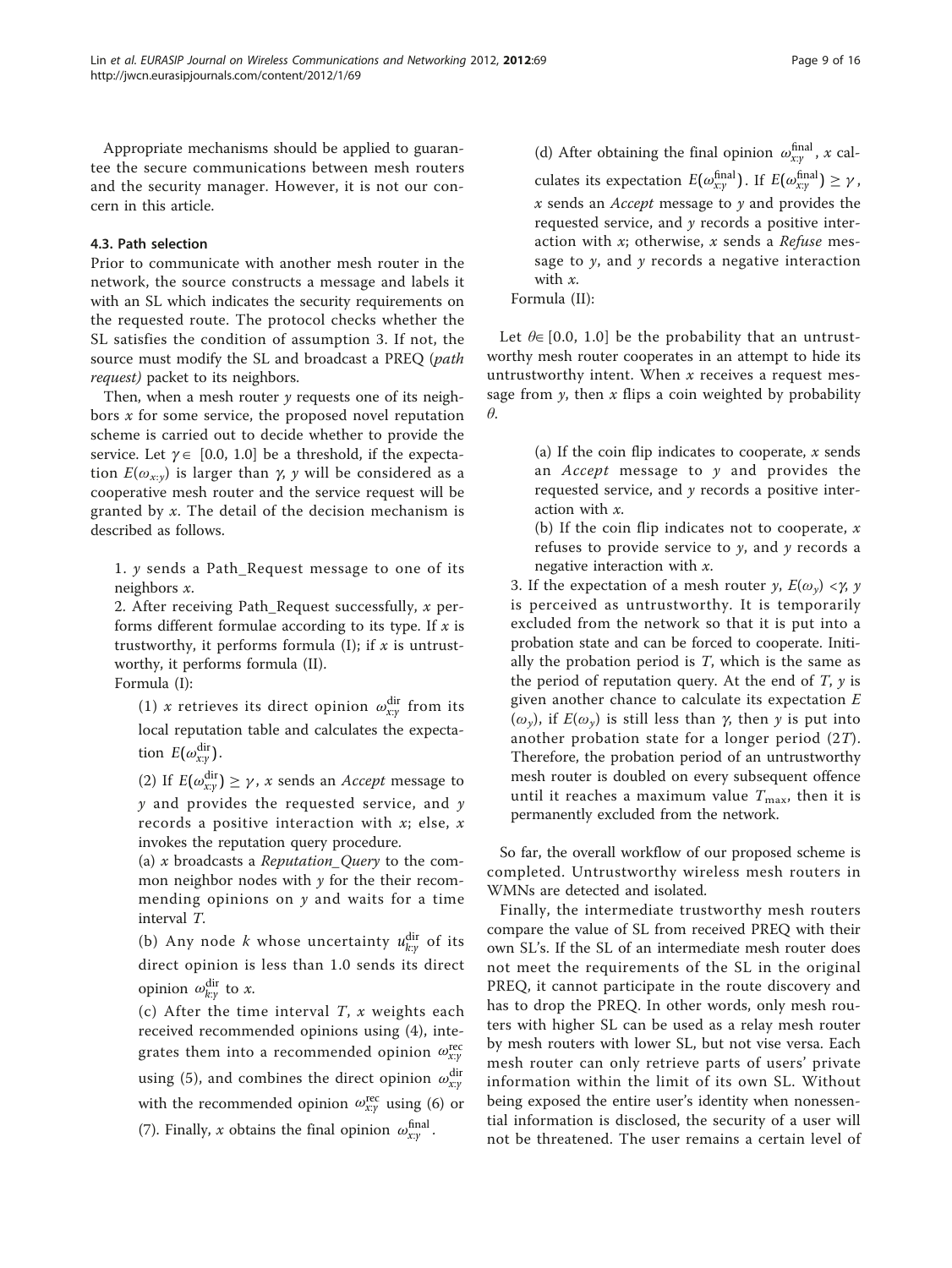anonymity and keeps its private information under the umbrella. For example, if a package has a lowest security requirement RESTRITED on a route, then any mesh router in the WMNs has the qualification to participate in the route discovery. In such situation, the path with the shortest distance will be selected. If a package's security requirement is SECRET, then only the mesh routers with higher SL such as SECRET or TOP SECRET are allowed to relay it. When the PREQ reaches the destination, the destination sends a PREP back to the mesh router from which it received the PREQ. The mesh router forwards the PREP packet, also establishes a routing table entry for the destination, with the offered route security associated.

With the MLS and uncertainty-based subjective logic mechanisms PA-SHWMP is able to send packets with various sensitivities via paths that implement corresponding security guarantees. However, in order to enforce the protocol working as designed and protect the network against certain vulnerabilities, the link security authentication mechanism is also needed.

In PA-SHWMP, Merkle Tree [[22\]](#page-15-0) is used to implement the link security by securing the mutable fields that can be modified in the intermediate routers. Considering the scenario that a source S wants to communicate with a destination  $X$  as shown in Figure 6, the secure path selection process is carried out as Equations  $(1)-(15)$  in [\[4\]](#page-15-0).

As described in [[4](#page-15-0)], the secure path selection process includes on-demand and proactive modes. In the ondemand mode, S first creates a Merkle tree whose leaves are the hash of mutable fields of PREQ message and a MAC on the root of the Merkle tree using the GTK. Then, it broadcasts PREQ. Upon receiving the PREQ, any neighbor mesh router authenticates the mutable fields by hashing the values received in an ordered way, creates a MAC on it using the shared GTK and compares with the received MAC value of the root. If the two values match, the mesh router, where the PREQ is from, is authenticated. Finally, the mesh routers update the mutable fields and create Merkle trees from the modified fields. They also decrypt the non-mutable part and re-encrypt it with their own broadcast key and broadcast it following the same rules. After authenticating and receiving the PREQ, the destination updates the mutable fields, creates Merkle Tree, and unicasts a PREP message using the same principle with PTK in the reverse path.

In the Proactive RANN mode, the broadcast message RANN uses GTK to protect the non-mutable fields and authenticate the mutable fields. After receiving the RANN message, the MP that needs to setup a path to the root MP unicasts a PREQ to the root MP. On receiving each PREQ, the root MP replies with a PREP.

## 5. Security analysis

The security of the proposed routing protocol is based on the subjective logic and MLS technology. The subjective logic-based reputation mechanism makes use of querying the sender's reputation through their common neighbors and computing the expectation to decide whether to provide services for incoming packets while keeping the user privacy. On the other hand, the MLS divides the user privacy information into different categories according to the security requirements. The mesh router with a particular SL must only be allowed to transmit packets and get user privacy information at the same level or a lower level. Therefore, it delivers data to

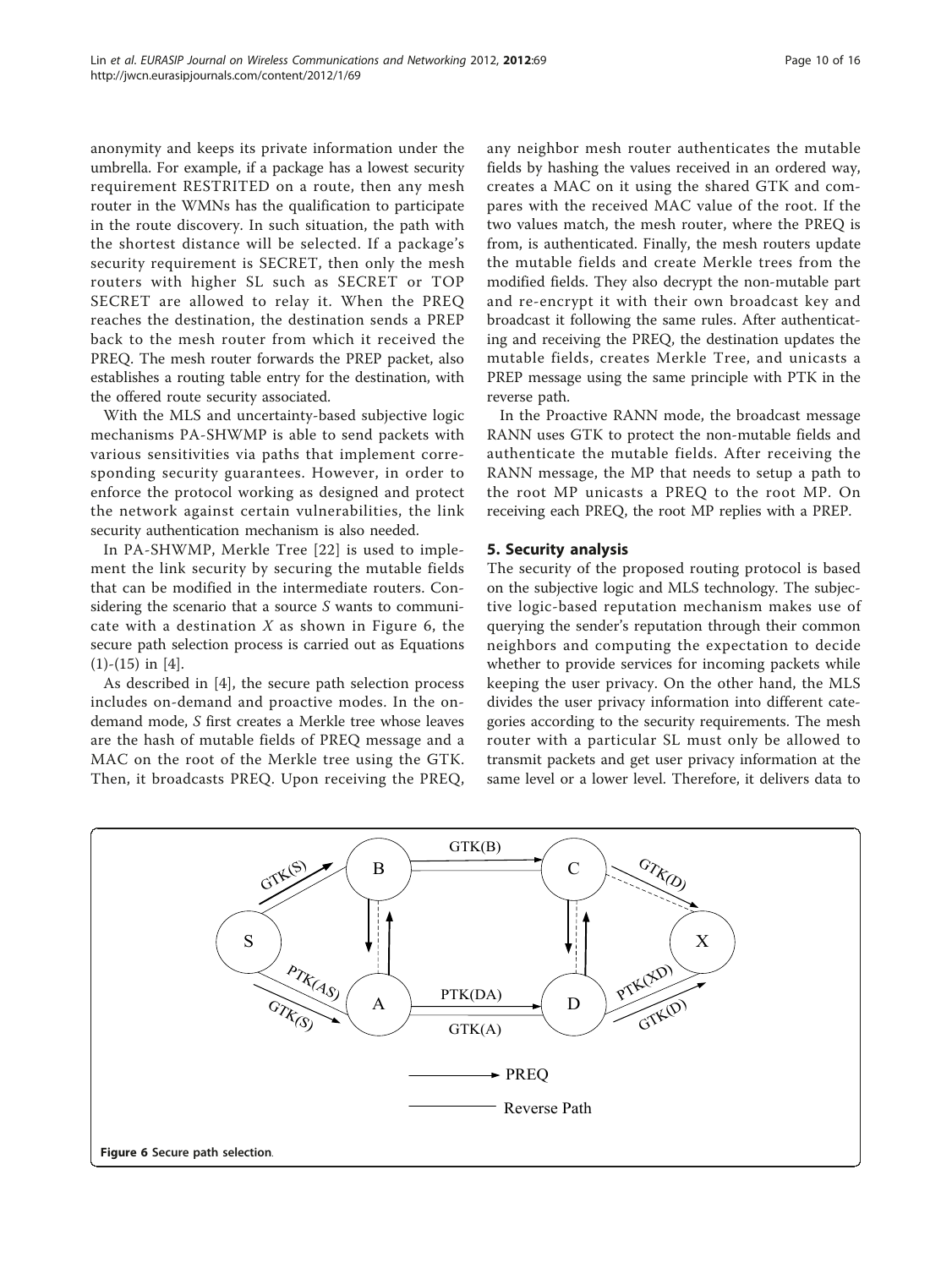the correct receiver without revealing any sensitive information.

Equipped with protection features, the route messages as well as the user privacy information are protected from insiders. Packets and privacy information can only be recognized by legitimate mesh routers and opened by the expected destination mesh router.

In the following, we will discuss the security features of our protocols, including Route disruption and diversion attack, flooding attack, and impersonation attack.

Route disruption and diversion attack: route disruption and diversion attack aims to prevent discovering route between two legitimate mesh routers or divert traffic to malicious mesh routers by modifying the mutable fields in routing messages. A malicious mesh router can modify the metric field value to zero on the PREQ message and re-broadcast it. After receiving the modified PREQ, the destination mesh router will choose the malicious mesh router as the next hop in the reverse path and unicast PREP to the malicious mesh router. In this occasion, the malicious mesh router can disrupt the route discovery by dropping the valid PREP message destined for the source mesh router and all traffic to the destination mesh router will be diverted through the attacker. In PA-SHWMP, mutable fields in the routing information are authenticated in each hop, and only mesh routers that meet the security requirement embedded in the packets can participate in the route discovery phase. If there is any malicious modification on the value of a mutable field, it will be readily detected by the next hop by comparing the new MAC with the received one and the modified packet will be discarded. Also by encrypting certain fields at higher SL, read-up violation at the malicious mesh routers with lower SL can be prevented from interpreting the packets without higher-level key. With these methods, it is impossible to launch a route disruption and diversion attack that caused by the malicious behavior of a mesh router through modification of a mutable field and dropping routing information.

Flooding attack: Flooding attack aims to consume the network bandwidth and degrade the overall throughput by flooding the network with PREQ messages destined to an address which is not present in the network. In the sequel, intermediate mesh routers rebroadcast PREQ and within a short time the network is flooded with fake requests. In PA-SHWMP, participants only accept packets processed by a mesh router which meets the security requirement and is considered to be trustworthy. Moreover, the packets are signed with a private key or a group key. Therefore, a malicious mesh router cannot participate in the routing process or initiate a route discovery process with a destination address that is not in the network. Again, as the routing information is

encrypted during transmission, a malicious mesh router cannot insert a new destination address.

Impersonation attack: Only inside attackers can do impersonation attack. If a mesh router is compromised, the attacker can use the compromised privacy information to masquerade as any other mesh client. In PA-SHWMP, only the source and destination can sign with its own private key, routers cannot spoof other routers in route instantiation and ensure that only the destination can respond to route discovery. This prevents either the source or the destination from spoofing.

#### 6. Performance analysis

A typical WMN is characterized by low-power mobile devices and low-bandwidth wireless channels. The performance of routing protocols has a great impact on the applicability and usability of a WMN. We implement the PA-SHWMP in OPNET [[25,26](#page-15-0)] and evaluate its performance by comparing it with the SHWMP and HWMP routing protocols. According to the scenario defined in [\[4,22](#page-15-0)], the network scenario parameters used in our simulation are listed in Table [2](#page-7-0). In the simulation scenario, a mesh network of size  $1000 \times 1000$  m<sup>2</sup> consists of 50 wireless mesh routers that are deployed randomly over the defined field. The mobile nodes are moving in the field according to the random waypoint model [\[26](#page-15-0)], and their average speeds range from 0 to 2 m/s. An omni-directional constant bit-rate (CBR) traffic is generated for 5 to 10 random pairs to resemble pointto-point communication in the real world. All protocols are run under the identical traffic scenario.

We consider the following performance metrics:

• Packet delivery ratio (PDR): Ratio of the number of data packets received at the destinations to the number of data packets generated by the CBR sources. It in turn

#### Table 1 Simulation parameters

| Parameter                                          | Value                             |
|----------------------------------------------------|-----------------------------------|
| Traffic type                                       | <b>CBR</b>                        |
| Simulation area                                    | $1000 \times 1000$ m <sup>2</sup> |
| Packet rate                                        | 2 packets/s                       |
| Total number of wireless nodes                     | 50                                |
| Maximum number of malicious nodes                  | 25                                |
| Simulation time                                    | 900s                              |
| Packet size                                        | 1024/512 bytes                    |
| Base rate a                                        | 0.5                               |
| Variation $\delta$                                 | 0.1                               |
| Weight factor $\beta$                              | 0.5                               |
| Maximum cooperation rate of selfish nodes $\theta$ | 0.3                               |
| Threshold $\gamma$                                 | 0.6                               |
| Reputation query period $T$                        | 5 <sup>5</sup>                    |
| Isolation time $T_{\text{max}}$                    | 20 <sub>s</sub>                   |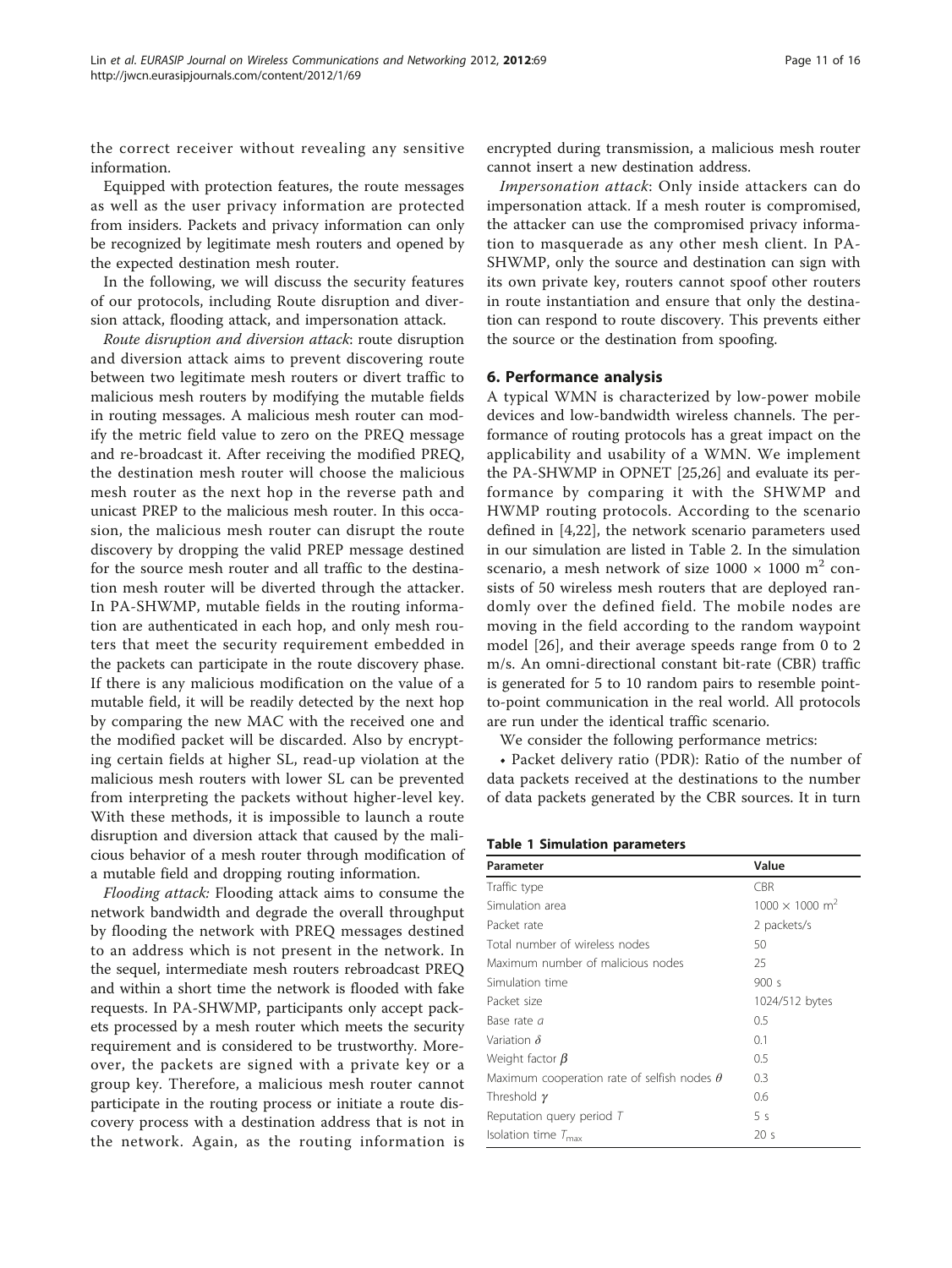determines the efficiency of the protocol to discover routes successfully.

• Path acquisition delay: Time required to establish a route from source to destination which actually measures the delay between sending a PREQ/proactive PREQ to a destination and the receipt of corresponding PREP.

• End-to-end delay: Average delay experienced by a data packet from a source to destination. Note that, end-to-end delay includes all the delays including medium access delay, processing delays at intermediate mesh routers, etc.

• False positive rate: It is defined as the percentage of number of cooperative mesh routers wrongly detected as selfish or malicious out of the total number of cooperative mesh routers in the network. It is desirable for this rate to be as small as possible.

• Convergence time: Another factor of interest is convergence time, which is the time for cooperative wireless mesh routers to detect and throttle selfish or malicious wireless mesh routers completely. It is desirable for this time to be as small as possible.

Simulations have been run over ten times with random seeds. The performance metrics used in our proposed scheme are then collected and averaged. To ensure a valid comparison, the sequence of random seeds is the same and the only variation is the choice of parameters.

We first evaluate the performance of detecting malicious routers by measuring the PDR. Figure 7 shows the average PDR of PA-SHWMP compared with SHWMP and HWMP with different numbers of malicious routers. As depicted in Figure 7, the performance of network decreases as the number of malicious routers increases. When there are no malicious routers in the

network, the PDR of PA-SHWMP is slightly lower than SHWMP and HWMP due to the detection overhead. As the number of malicious routers increases, the PDR of PA-SHWMP decreases more slowly than that of SHWMP and HWMP attributed to more accurate node isolation due to the reconfirmation procedure. It should be noted that when the number of malicious routers increases beyond 15, the performance improvement shown by the detection scheme starts to decline. The difference between the three protocols becomes smaller and smaller. The reason is that the higher the ratio of malicious routers, the more legitimate mesh routers are left unreachable from the mesh gateway and the fewer alternatives are available for choosing forwarding paths.

Figures [8](#page-12-0) and [9](#page-12-0) compare the average end-to-end delay and average path acquisition delay of the three protocols. We run the simulation using five and ten sourcedestination pairs. As shown in Figures [8](#page-12-0) and [9,](#page-12-0) under light or medium traffic loads and less hops, the delay is less than 200 ms, whereas under heavy traffic loads and more hops, the delay reaches to nearly 300 ms. Furthermore, both the end-to-end delay and the average path acquisition delay of PA-SHWMP are much higher than SHWMP and HWMP. The lower performance of the PA-SHWMP is due to two facts: (1) Heavy traffic loads result in more frequent and serious congestion and signal interference in the network. Packets get lost or dropped more easily. (2) More hops results in more processing time for computing the values of reputation and SL as well as doing the link security authentication to verify the authenticity of a received packet.

Figure [10](#page-13-0) illustrates the effect of poor quality links on performance by simulating some wireless links in the network to perform poorly, which could happen in real life due to wireless network characteristics. The

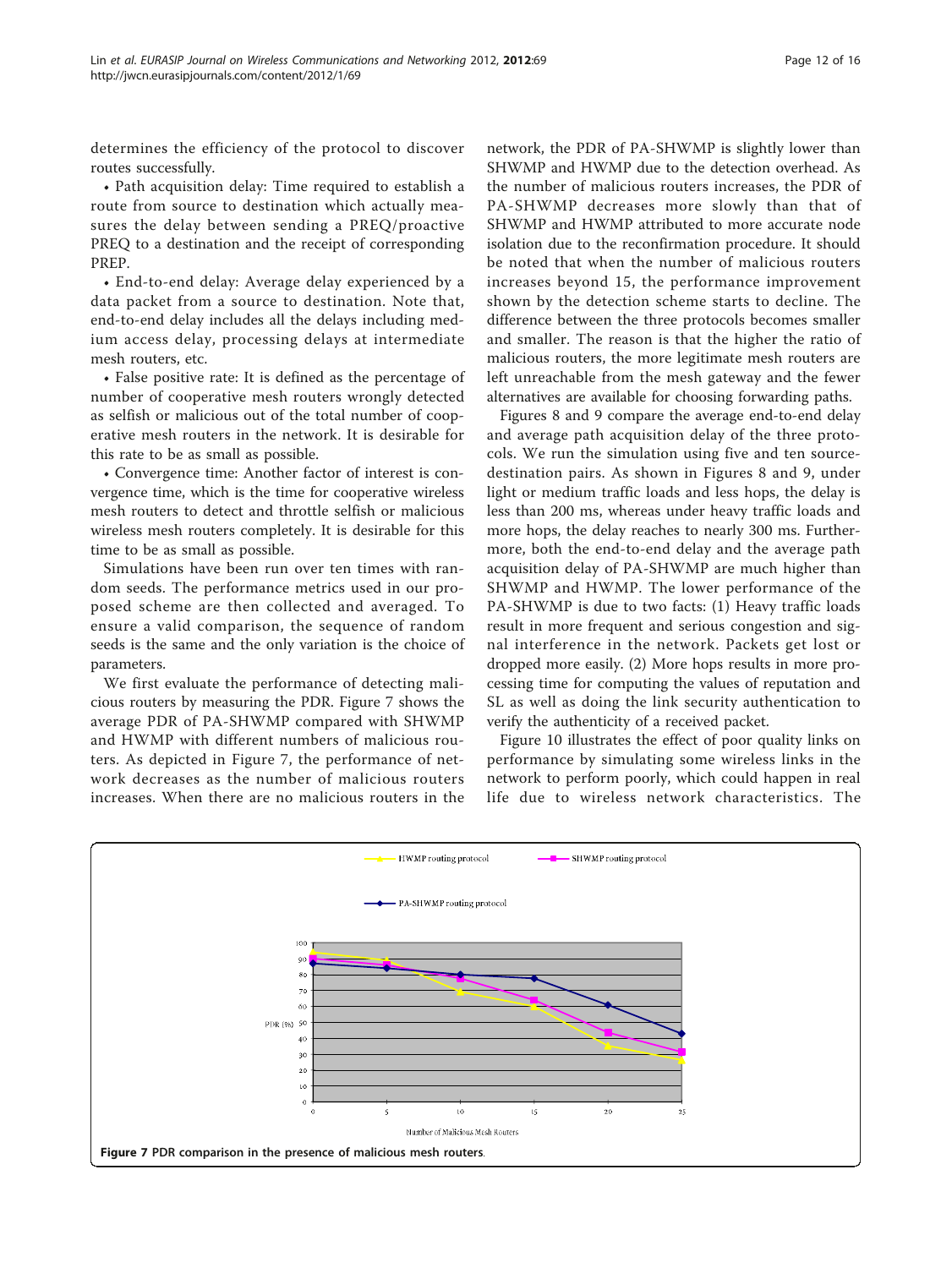<span id="page-12-0"></span>

forwarding ratio of the poor quality links ranges from 0.4 to 0.6. In the simulation, we varied the number of lossy wireless links and examined the number of false positives that can be explained by the packet loss caused by congestions. From the simulation results, we can see that when the number of lossy links increases, the false positive rates of both SHWMP and HWMP increase, while the false positive rate of PA-SHWMP decreases.

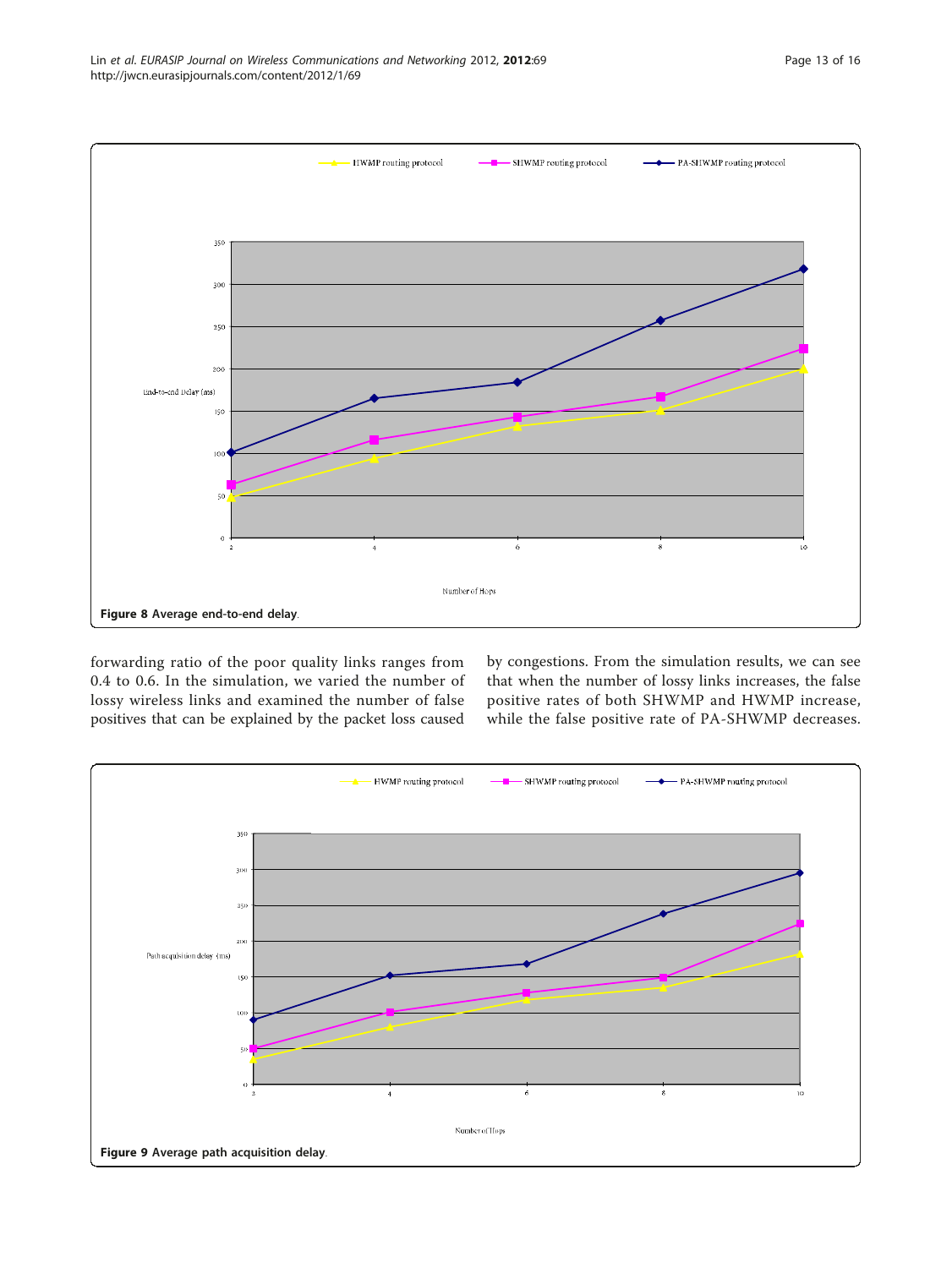<span id="page-13-0"></span>

Figure 10 Comparison of false positive rate as a function of link quality.

The reason is that poor quality link causes a lot of packets loss, neither SHWMP nor HWMP has mechanisms to differentiate between intentional packet drops and packet drops due to link quality, thus their packet losses due to link quality are falsely detected as misbehavior, which increases their false positive rates. On the contrary, PA-SHWMP can effectively differentiate the packet losses due to link quality.

Figure 11 compares the three protocols in terms of PDR. As shown in Figure 11, with the increase in the percentage of lossy links, the PDR values of the three protocols decrease and the decrease of PA-SHWMP is

smoother than the other two protocols. The reason is that both SHWMP and HWMP falsely detect certain mesh routers as malicious due to their poor wireless links, with the increase in the percentage of lossy links, an increasing number of legitimate mesh routers are excluded from the network, which results in a rapidly decreasing PDR for both SHWMP and HWMP.

Finally, we compare the convergence time used to isolate malicious mesh routers. In the simulation, the parameter  $\theta$  is set to be 0.3; so, malicious mesh routers can hide their misbehaviors to a certain degree. As we can observe from Figure [12,](#page-14-0) convergence times of the three

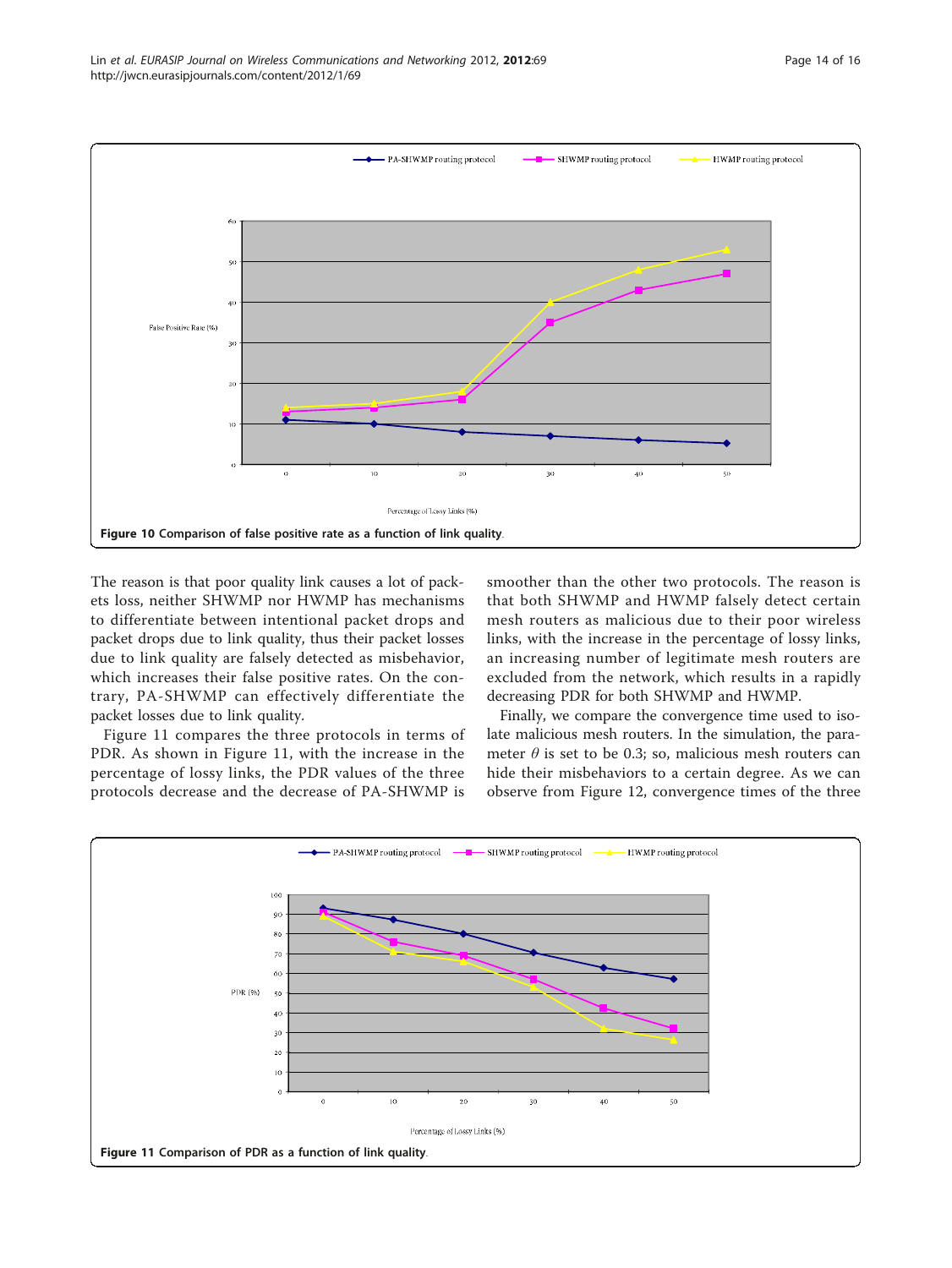<span id="page-14-0"></span>

protocols raise as the percentage of malicious mesh routers increases. Moreover, convergence time of PA-SHWMP is smaller than the other two protocols under any specific percentage of malicious mesh routers. As the percentage of malicious mesh routers increases, the reliable information used for calculating the reputation values becomes less, causing the isolation of more malicious mesh routers, which leads to more broken forwarding routings. Thus, cooperative mesh routers have to spend more time to discover other malicious mesh routers. Due to the introduction of weight factor f and the reconfirmation scheme of malicious mesh routers, the proposed PA-SHWMP scheme can calculate reputation values and isolate malicious mesh routers more accurately. As a result, its convergence time also has a large improvement as shown in Figure 12.

## 7. Conclusions

In this article, we have investigated the problem of privacy preserving routing in WMNs and proposed a routing protocol, called PA-SHWMP to provide privacy protection and security in WMNs. PA-SHWMP is based on subjective logic and MLS technology and consists of three phases: (1) security classification and reputation computation; (2) packet authentication; (3) routing confidentiality. Relying on the hybrid usage of reputation mechanism and user privacy information classification mechanism, PA-SHWMP can provide scalable security services to assure the authenticity, integrity, and secrecy of routing packets and defend against the internal attacks caused by compromised mesh routers. Detailed security analysis and performance evaluation demonstrate that the proposed PA-

SHWMP is secure, privacy preserving, and efficient. More specifically, the simulation results show that the PDR of the proposed PA-SHWMP becomes better than that of the existing HWMP and SHWMP protocols, when the number of malicious nodes and the percentage of lossy links increase. In addition, the convergence time of PA-SHWMP is smaller than HWMP and SHWMP with any percentage of malicious mesh routers.

#### Acknowledgements

The authors would like to thank the anonymous reviewers and the editor for their constructive comments that have helped us to improve this article. This study was supported by the Key Program of NSFC-Guangdong Union Foundation (U1135002), Major national S&T program (2011ZX03005-002), the National Natural Science Foundation of China (60872041, 61072080, 61072066), and the Fundamental Research Funds for the Central Universities (JY10000903001).

#### Author details

<sup>1</sup>School of Computer Science and Technology, Xidian University, Xi'an, Shaanxi, 710071 China <sup>2</sup>Key Lab of Network Security and Cryptology, Fujian Normal University, Fuzhou, 350007 China <sup>3</sup>Department of Computer Science Liverpool Hope University, L16 9JD, UK

#### Competing interests

The authors declare that they have no competing interests.

#### Received: 2 April 2011 Accepted: 28 February 2012 Published: 28 February 2012

#### References

- 1. IF Akyildiz, X Wang, W Wang, Wireless mesh networks: a survey. Comput Netw. 47(4), 445–487 (2005). doi:10.1016/j.comnet.2004.12.001
- 2. W Lou, K Ren, Security, privacy, and accountability in wireless access networks. IEEE Wirel Commun Mag. 16, 80–87 (2009)
- 3. Z Wan, K Ren, B Zhu, B Preneel, M Gu, Anonymous user communication for privacy protection in wireless metropolitan mesh networks. IEEE Trans Veh Technol. 59(2), 519–532 (2010)